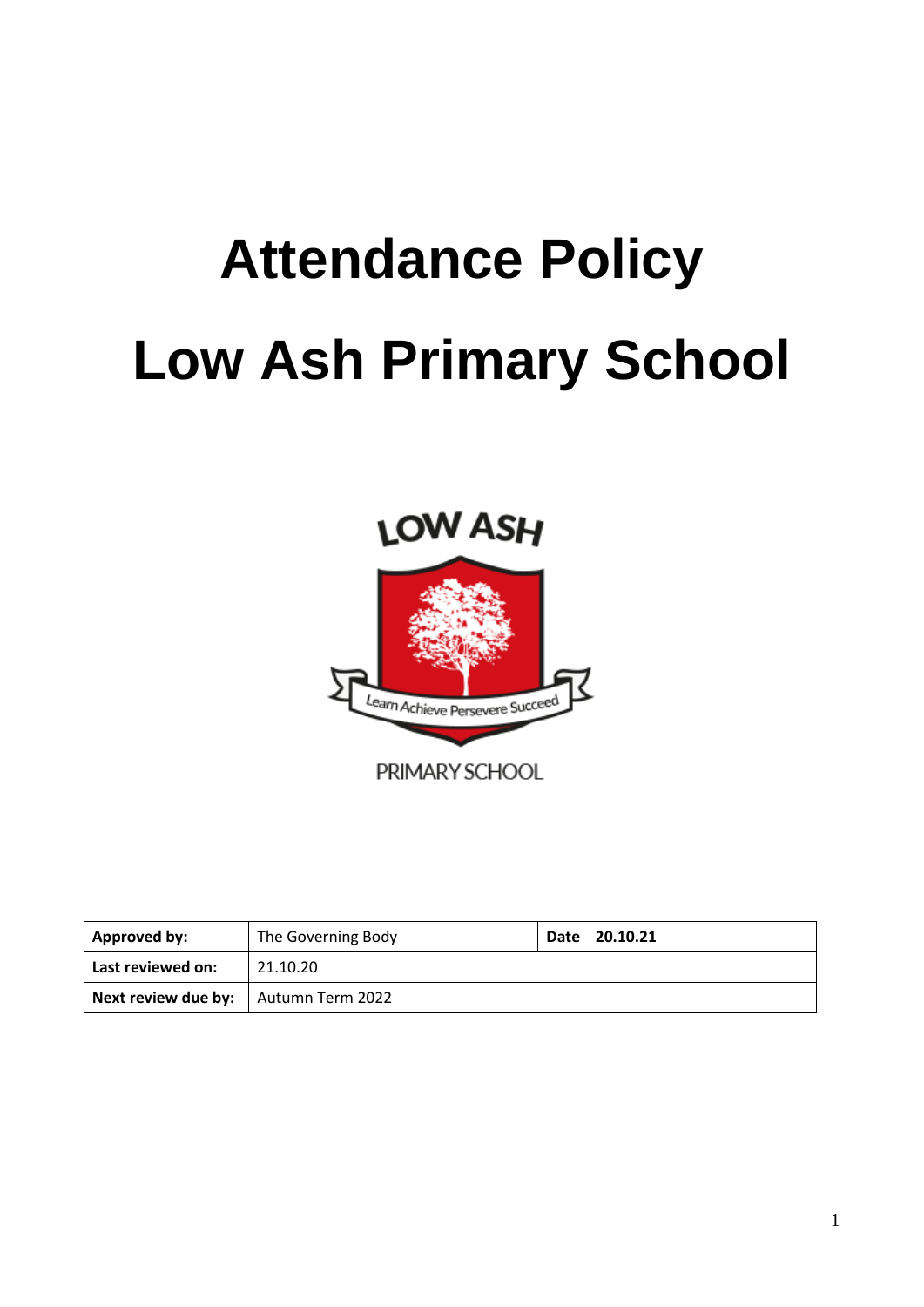## **Rationale**

In line with Bradford Local Authority (LA) and national requirements, Low Ash Primary School is committed to promoting and maintaining high levels of attendance.

Parents/carers are legally bound to ensure that their child attends school. It is important that pupils and parents/carers develop a positive attitude to school attendance and punctuality so that pupils do not miss out on opportunities at school. Good habits of reliability and punctuality are also important in adult life. Pupils are encouraged to strive for good attendance and punctuality as part of our commitment to Investors in Pupils. Low Ash Primary's definition of good attendance is in line with the latest national attendance figure, which is 96.1%. The school's attendance target is 96.5%.

Poor attendance and/or punctuality, especially when condoned by parents/carers, disrupt a child's education. This causes a lack of continuity and progression in school work and can establish patterns of behaviour which may lead to long-term truancy.

Low Ash Primary School works closely with parents/carers and other partners to ensure this policy is fulfilled.

In implementing this policy due consideration to equal opportunities, with regard to race, gender, religion and ability, should be ensured with reference to the Race Relations Amendment Act 2000 (as amended) and all other relevant legislation.

## **Safeguarding**

Low Ash Primary School is committed to safeguarding and promoting the well-being of pupils at the school. Staff are vigilant in identifying safeguarding issues, reporting concerns in writing to the 'Named Persons' for child protection in school, namely the co-headteachers, deputy headteacher, assistant head and inclusion leader. All staff attend child protection awareness training at least every year. The school's Child Protection and Safeguarding Policy provides detail regarding policy and procedures.

The procedures described in this policy are designed to promote and ensure the safety and well-being of all pupils, acknowledging that pupils with attendance / punctuality issues may be more vulnerable to safeguarding/child protection concerns.

# **Objectives**

- To promote and maintain high levels of attendance and punctuality at school
- To ensure that any absence from school is only for genuine reasons
- To help parents/carers understand the importance of regular school attendance for pupils' social integration and educational success
- To gain the support of parents/carers in implementing the policy

#### **Registration procedures (including late arrivals)**

Computerised registers are completed in class at the start of the morning and afternoon sessions. Reasons for absences are recorded at this stage if they are known. A paper-based class list is kept to show absentees – this is sent to the office and taken out onto the playground if an evacuation occurs. A list of the day's class numbers and print-out of registers is kept in the office for lunchtime supervisors to collect so that they have the information if an evacuation occurs over lunchtime.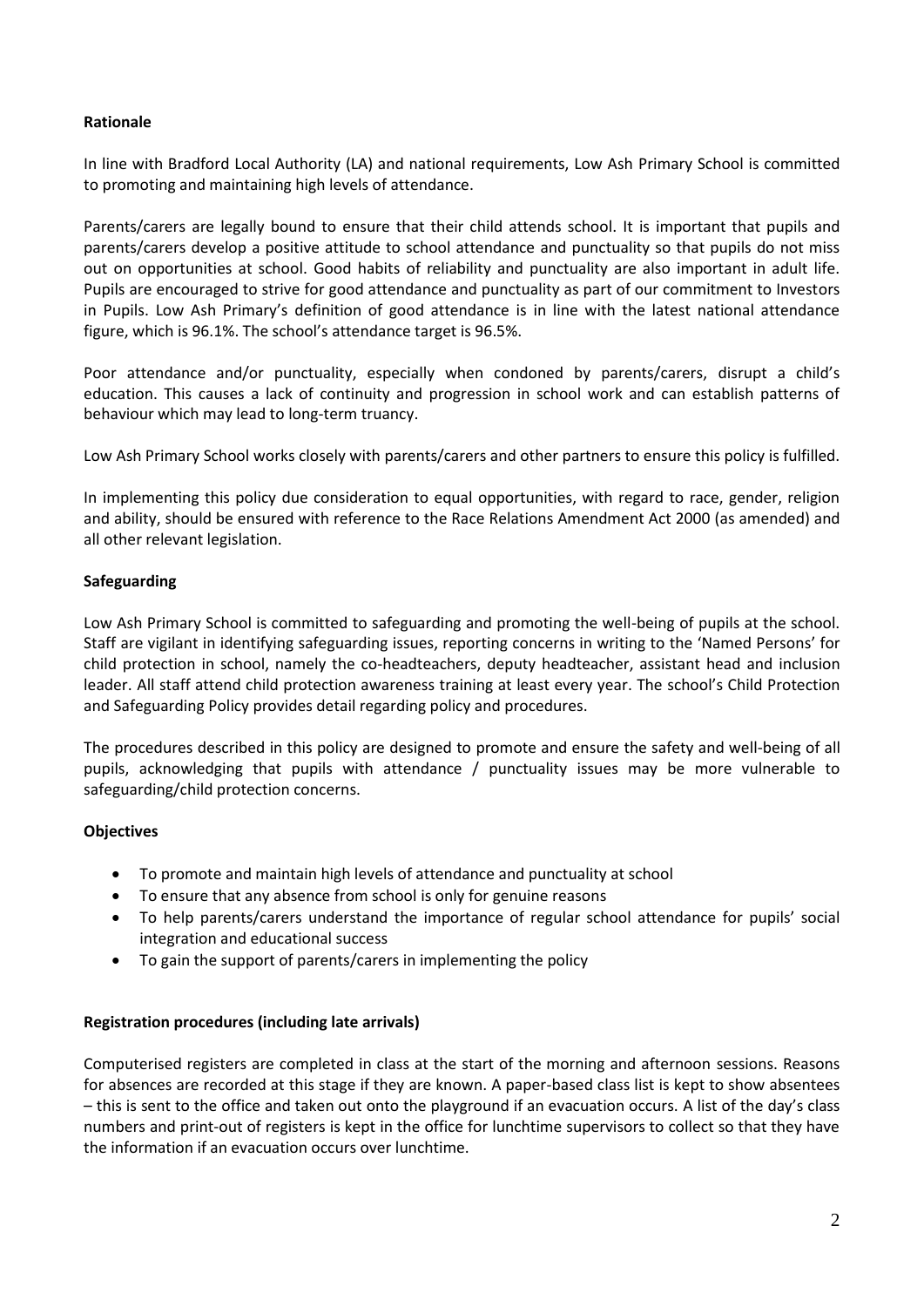Any pupil arriving after registration must report to the office. The name of the pupil, time and reason for being late is recorded in the 'Late Book'. A member of the administration team amends the computerised register using the appropriate codes. The pupil is given a green 'late card' to hand in to their teacher to notify that they have arrived.

## **Absences from school**

Parents/carers should provide written notification of absence in advance, where this is known, or by telephone or text message on the morning of absence, supported by a letter confirming the reason for absence on return to school. The learning mentor checks the registers each morning and contacts the parents/carers of any absent pupils for whom no reason for absence has been supplied **on the first day of absence**. If no reason has been given for the absence or there is no response to calls from school, a home visit will be made that same day. If the whereabouts of a child is still not confirmed by the home visit, a child may be reported as a 'missing child' to the police.

Records of letters and/or telephone calls explaining absence are kept by the class teacher until the end of the school year, after which they are kept centrally for two years.

The learning mentor/ office administrator amends the computerised registers, recording codes for absence where these have not been previously known.

## **Authorised/unauthorised absence**

Any absence must be classified as authorised or unauthorised. Authorised absences are given for legitimate circumstances such as illness, death of a close family member or unavoidable medical or dental appointments. We encourage parents/carers to arrange appointments outside the school day where possible and we expect that pupils attend school before/after appointments unless they are ill.

Unauthorised absences are those which the school does not consider to be reasonable and for which no permission has been given. This includes:

- absences which have not been properly explained, evidenced or no reason given
- arriving at school later than 9.30am with no real reason or explanation
- holiday absence which has not been authorised or requested
- truancy
- keeping children off school for reasons deemed to be unacceptable

#### **Planned absences, including holidays in term time**

We do not encourage absence other than through illness or medical reasons during term time. All other absences from school must be requested in advance. Any application for leave of absence must be made at least two weeks before the intended departure date.

## **No holiday absence will be authorised unless there are special or exceptional circumstances** (as stated in Department for Education Guidance (DfE)).

The co-headteachers only have statutory discretion to authorise holiday absence in special or exceptional circumstances. There is no automatic entitlement if parents feel that there are special circumstances for the request, as each case will be treated on its own merit. In addition, the co-headteachers have to be satisfied that the extenuating circumstances have been substantiated thoroughly. A variety of factors will also be taken into consideration**.**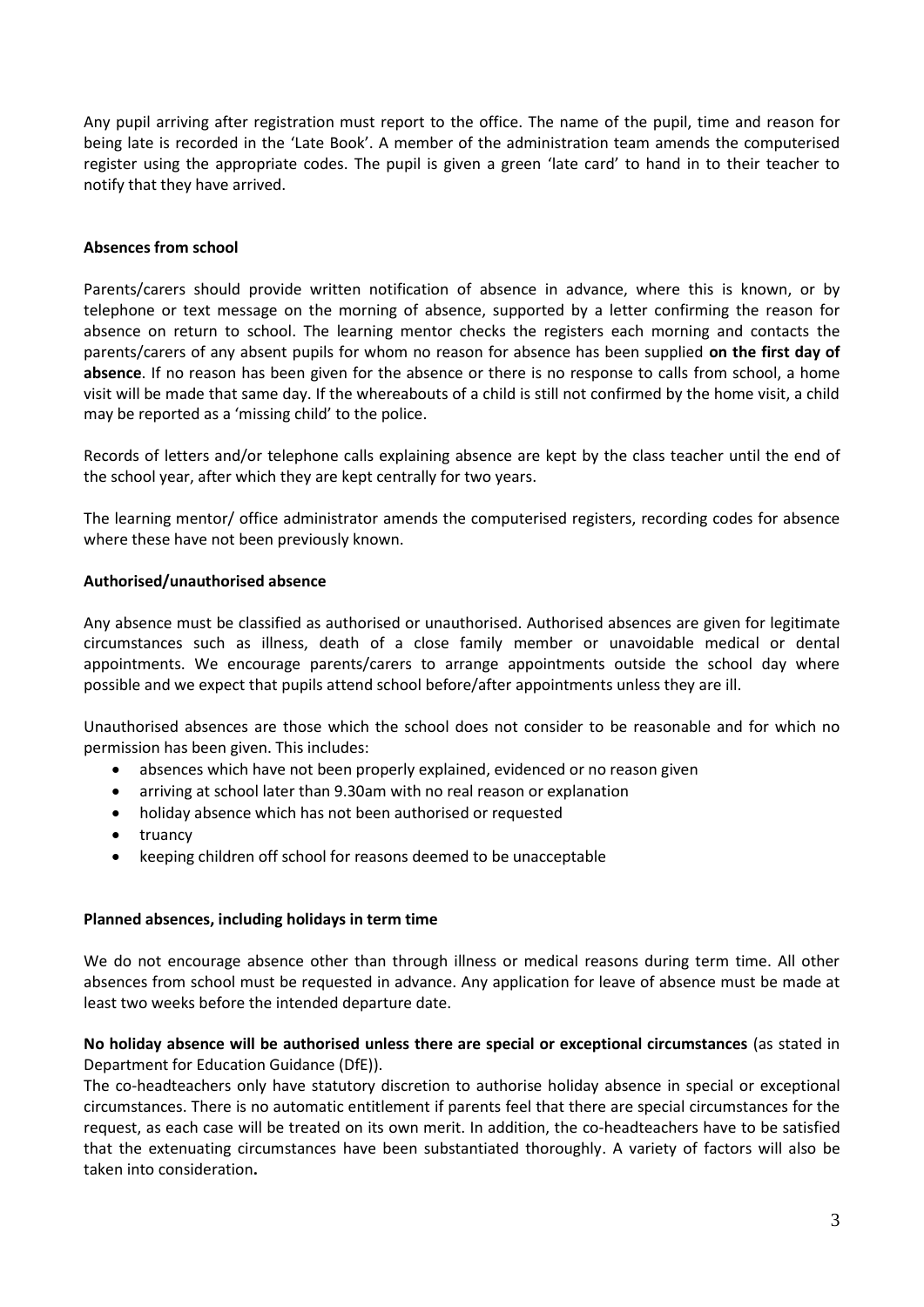**e.g.** Low Ash class 'good attendance' as the same or better than the current national average figure. The Low Ash target for attendance is 96.5%. Children classed as 'persistent absentees' by the DfE are those with an absence record of 90% or less.

The parent/carer **must make a written application to the co-headteachers using the Leave of Absence Request form** which is available from the school office. Leave of Absence Request forms must be submitted at least **two weeks in advance** of the first day of the planned absence. All applications will be presented to the co-headteachers for consideration. Parents/carers may be required to attend a meeting with the coheadteachers, or contacted by telephone, to discuss the application.

Holiday absence will particularly be discouraged in the first month of a new school year (September) as the children need to settle into new routines, and also during (or just before) national statutory assessment periods (April/May) for pupils in Years 2 and 6.

Each application for absence will be considered individually to ensure that particular special or exceptional circumstances are given due consideration. Evidence will be required if there are exceptional circumstances out of the control of parents/carers - e.g. an employer stipulates that the employee has to take annual leave in term time or late changes to travel arrangements occur (i.e flight/airport changes). Evidence may also be required if other similar events keep reoccurring.

Requests for absence will be responded to in writing. On the letters informing parents of the outcome of their absence request, parents will be informed of the reasons for the decision. Parents will also be reminded that absence …

- 1. taken without seeking prior permission
- 2. due to not returning on the agreed date
- 3. taken even though permission has not been granted

**…could result in a penalty fine notice** of £60 (if paid within 21 days and £120 if paid within 28 days, **per parent, per child**) being issued by Bradford Council and possible loss of school place at Low Ash as detailed in DfE guidance.

# **Children Missing Education (CME)**

Children Missing Education (CME) are children of compulsory school age who are not registered pupils at a school and are not receiving suitable education otherwise than at a school i.e. privately or electively home education (EHE).

The school has a legal obligation to act when they are aware of or believe that a child is missing from education. This should include reasonable enquiries to obtain as much information as possible such as names, addresses, contact details, emails, details of other family members, friends etc. Only once these reasonable enquiries have been completed and the whereabouts of the child are still unknown or unconfirmed should a Children Missing Education (CME) referral be made the Local Authority.

#### **Reasonable enquiries should include:**

- Contacting family, relatives, neighbours and where appropriate landlords and other significant adults
- Making enquiries within school with class teachers, friends (if appropriate)
- Liaising with schools attended by siblings
- Conducting home visits
- Sending letters and/or emails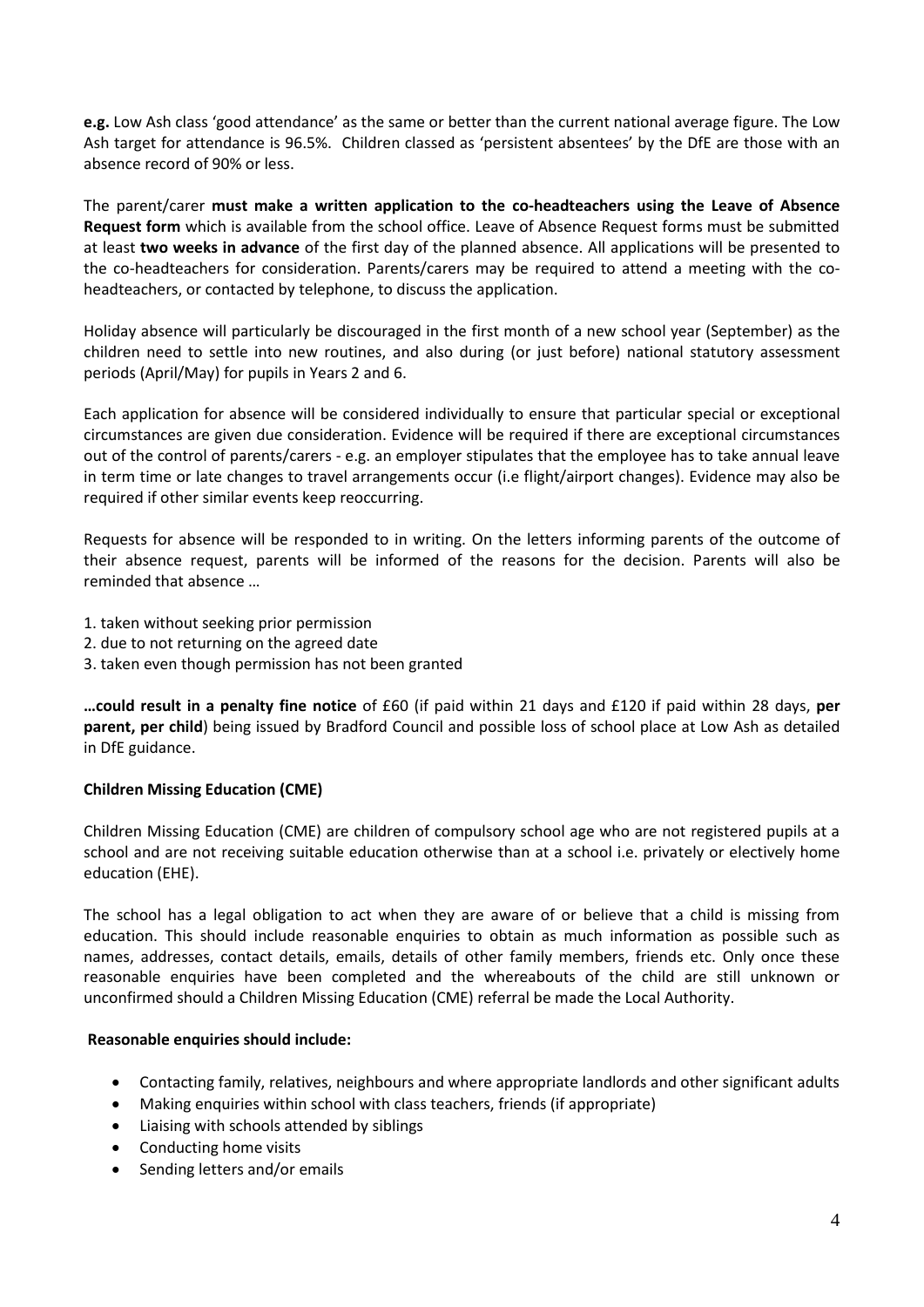- Checking with previous schools (if appropriate)
- Checking with other agencies known to be working with the family
- If you have been provided with a forwarding address in the UK, it is expected that you make enquiries with that Local Authority

This list is not exhaustive; cases should be taken on an individual basis meaning that enquiries may differ case to case.

If at any point there is reason to believe a child is in immediate danger or at risk of harm, a referral should be made to **Children's Social Care (and the police if appropriate).**

# **Procedures for addressing attendance / punctuality issues**

Parents/carers are expected to contact school at an early stage (on or before the first day of absence) and to work with school staff to resolve any concerns or issues around attendance or punctuality. The initial contact for parents would be the school's Learning Mentor, who monitors attendance and punctuality.

Strategies to address issues are implemented by the school's learning mentor and LA attendance officer when attendance levels fall between 94.9% and 90%.

Pupils whose attendance is less than 90% are referred to as *persistent absentees* by the Department for Education (DfE). The Attendance Officer and Inclusion Leader meet twice a half term to discuss individual cases and address situations as necessary.

- Step 1 parent/carer and attendance officer meet/ have a telephone conversation to discuss the absences and agree an action plan to improve attendance.
- Step 2 A letter summarising the discussion and a copy of the action plan is posted to the parent/carer.
- Step 3 Attendance is monitored weekly (daily in some cases) and after 6 weeks the attendance situation is reviewed by the Attendance Office and Inclusion Leader
- If the percentage has improved to above 90%, monthly monitoring is implemented.
- If the percentage remains below 90% the parent/carer is invited to a second meeting with school staff, and the Co-Headteacher where further, more formal, actions are outlined.

#### **Monitoring and evaluating attendance**

As a school, we monitor all areas of attendance and are required to provide the DfE and the Local Authority with our attendance data.

Attendance levels are issued to parents/carers at the consultation meetings in the autumn and spring terms and as part of the annual school report in the summer term. Class attendance is monitored weekly.

Attendance data is monitored to identify trends, patterns and individual issues to be addressed. Monitoring and evaluation of data includes consideration of whole school attendance and that of individuals and/or groups of pupils.